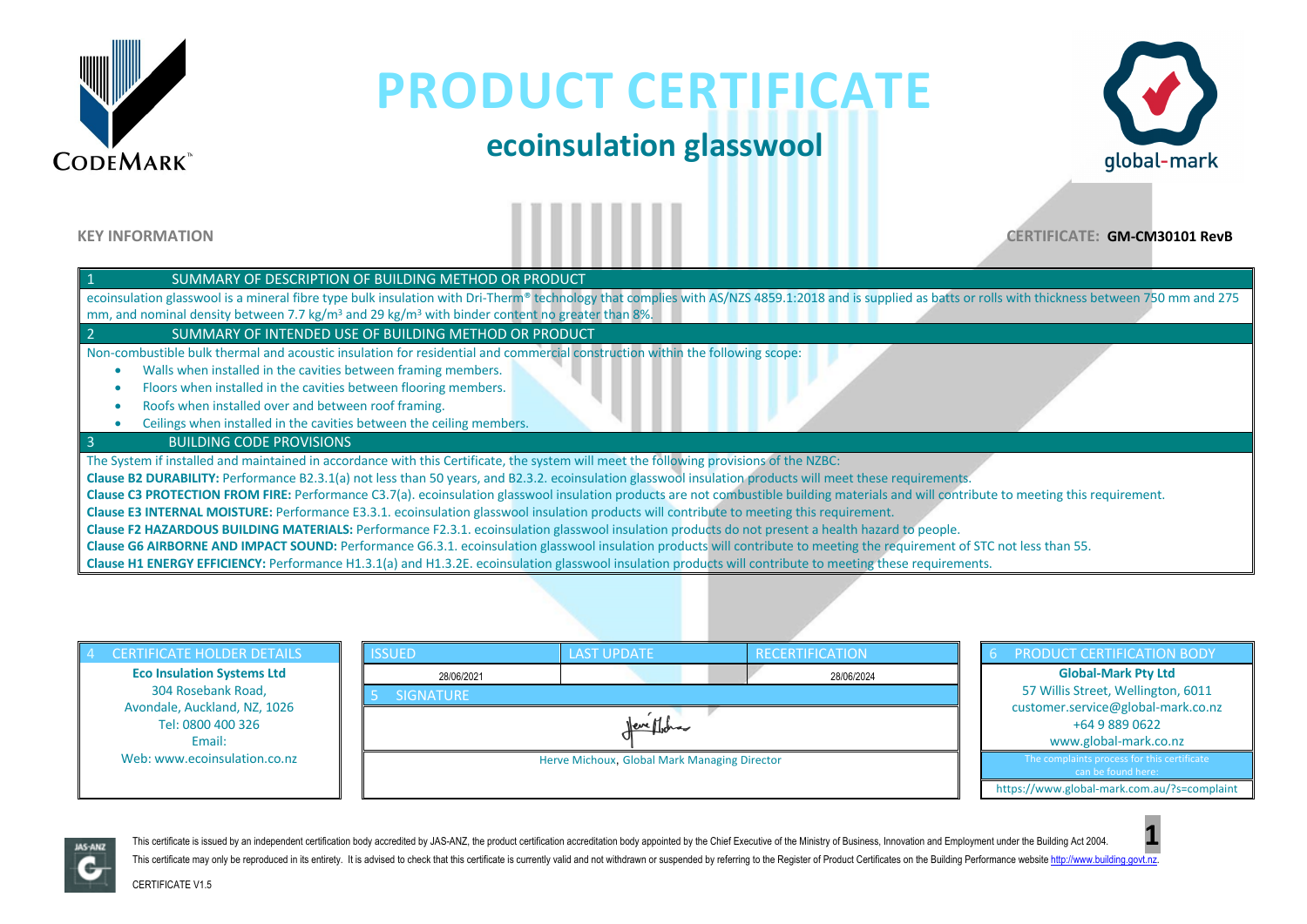

### **ecoinsulation glasswool**



#### **CONDITIONS AND LIMITATIONS OF USE**

- 1. Specification and incorporation of ecoinsulation glasswool insulation products into the building design shall be carried out by a designer, architect, engineer, or building professional in accordance with NZS 4214:2006 Methods of Determining the Total Thermal Resistance of Parts of Buildings and NZS 4218:2009 Thermal Insulation – Housing and Small Buildings when incorporating Knauf Insulation products to achieve the required building performance.
- 2. Specification of ecoinsulation glasswool insulation products shall be in accordance with the following product datasheet documents, available at www.ecoinsulation.co.nz:
	- ecoinsulation Thermal Ceiling insulation, Ref.: KINZ1118791DS, April 2021
	- ecoinsulation Thermal Ceiling roll insulation, Ref.: KINZ1118794DS, April 2021
	- ecoinsulation Thermal Quilted Underfloor insulation, Ref.: KINZ1118792DS, April 2021
	- ecoinsulation Faced Thermal Underfloor insulation, Ref.: KINZ1118793DS, April 2021
	- ecoinsulation Thermal and Acoustic Wall insulation, Ref.: KINZ1118790DS, April 2021
- 3. Installation shall be carried out by a Knauf Insulation accredited installer and installed in accordance with NZS 4218:2009 Thermal insulation Housing and small buildings or NZS 4246:2016 Energy efficiency – Installing bulk thermal insulation in residential buildings, and the relevant ecoinsulation glasswool installation instructions as specified below and which are available at – www.knaufinsulation.co.nz/products – to meet the stated thermal performance rating of the insulation:
	- ecoinsulation glasswool Install Instructions Thermal Ceiling, Ref.: KINZ1218808MIS
	- ecoinsulation glasswool Install Instructions Thermal Ceiling Roll, Ref.: KINZ1218807MIS
	- ecoinsulation glasswool Install Instructions Thermal Underfloor (Wrapped), Ref.: KINZ1218804MIS
	- ecoinsulation glasswool Install Instructions Faced Thermal Underfloor, Ref.: KINZ1218805MIS
	- ecoinsulation glasswool Install Instructions Thermal and Acoustic Wall, Ref.: KINZ1218806MIS
- Installation shall be carried out only after the building is waterproof, and after the materials within the building have dried to a sufficient degree that moisture is not transported into the insulation material.
- 5. In residential construction, installation shall also be carried out in accordance with NZS 4246:2016 Energy efficiency Installing bulk thermal insulation in residential buildings
- 6. Refer to Table 1 for a schedule of ecoinsulation glasswool Insulation products and their properties covered by this certificate.



This certificate is issued by an independent certification body accredited by JAS-ANZ, the product certification accreditation body appointed by the Chief Executive of the Ministry of Business, Innovation and Employment un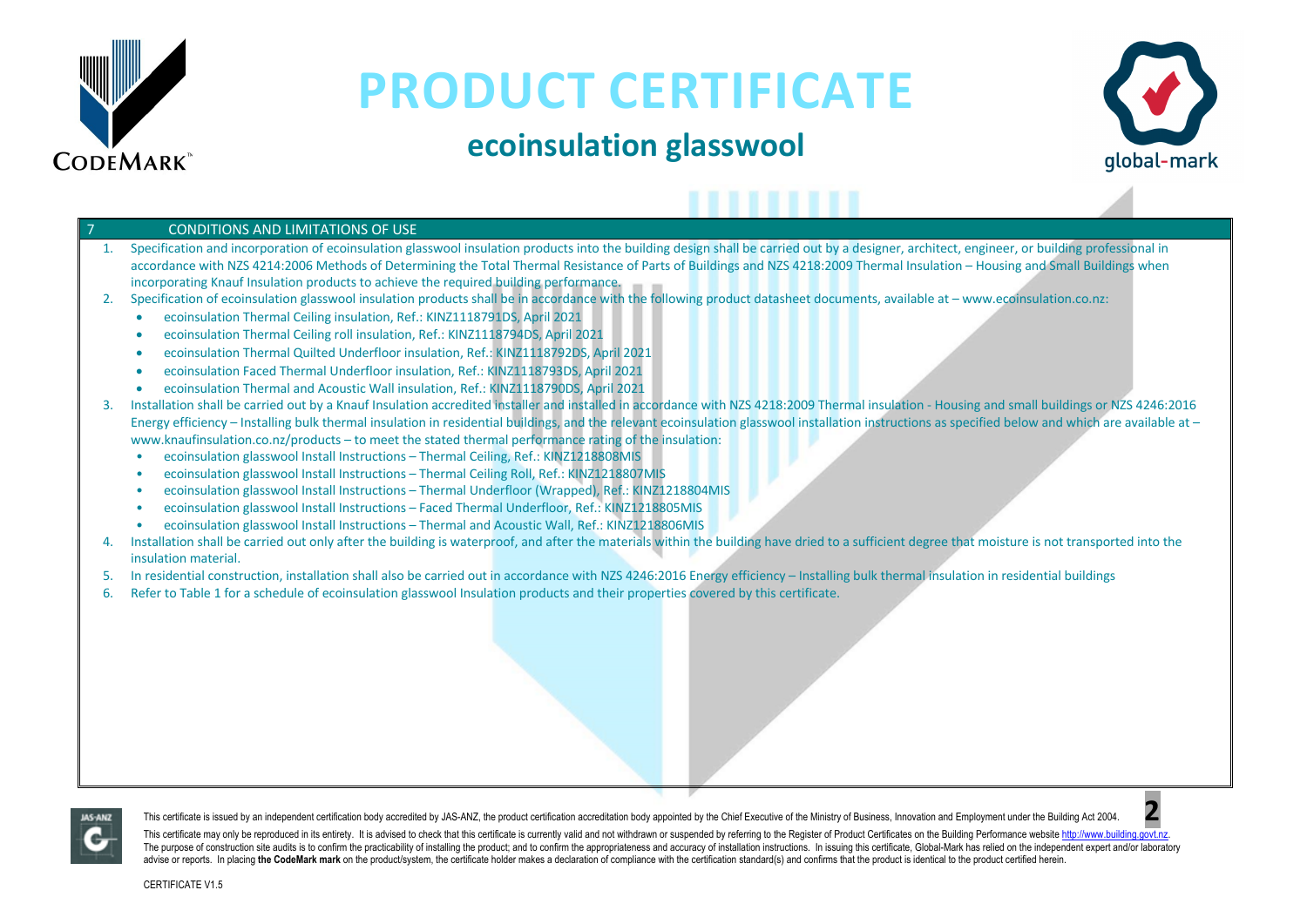

### **ecoinsulation glasswool**



| <b>Ceiling Batts</b>                    |                                        |                              |                              |                       |                      |                |
|-----------------------------------------|----------------------------------------|------------------------------|------------------------------|-----------------------|----------------------|----------------|
| <b>Current Material</b><br><b>Codes</b> | <b>Future Material</b><br><b>Codes</b> | R-value (m <sup>2</sup> K/W) | Density (kg/m <sup>3</sup> ) | <b>Thickness (mm)</b> | <b>Width</b><br>(mm) | Length<br>(mm) |
| 651768                                  | 686656                                 | 3.3                          | 7.7                          | 155                   | 430                  | 1,160          |
| 651771                                  | 683700                                 | 3.6                          | 8.8                          | 160                   | 430                  | 1,160          |
| 653179                                  | 683702                                 | 4.2                          | 9.7                          | 180                   | 430                  | 1,160          |
| 653147                                  | 683703                                 | 5.2                          | 11.2                         | 210                   | 430                  | 1,160          |
| 653148                                  | 683704                                 | 6.3                          | 9.0                          | 275                   | 430                  | 1,160          |
| 653149                                  | 683706                                 | 3.2                          | 23.3                         | 105                   | 430                  | 1,160          |

| <b>Current Material</b> | <b>Future Material</b> | $R$ -value (m <sup>2</sup> K/W) | Density (kg/m <sup>3</sup> ) | Thickness (mm) | <b>Width</b> | Length |
|-------------------------|------------------------|---------------------------------|------------------------------|----------------|--------------|--------|
| <b>Codes</b>            | <b>Codes</b>           |                                 |                              |                | (mm)         | (mm)   |
| 652301                  | 690952                 | 1.8                             | 12.1                         | 70             | 1200         | 13,500 |
| 652303                  | 690954                 | 2.9                             | 12.2                         | 115            | 1200         | 8,500  |
| 652304                  | 690957                 | 3.2                             | 11.0                         | 135            | 1200         | 8,000  |
| 652305                  | 690960                 | 3.6                             | 11.0                         | 150            | 1200         | 7,000  |

#### **Quilted Underfloor**

| <b>Current Material</b><br><b>Codes</b> | <b>Future Material</b><br>Codes | $R$ -value $(m^2K/W)$ | Density ( $\frac{kg}{m^3}$ ) | Thickness (mm) | <b>Width</b><br>(mm) | Length<br>(mm) |
|-----------------------------------------|---------------------------------|-----------------------|------------------------------|----------------|----------------------|----------------|
| 652271                                  | 652271                          | ر 1                   | 10.5                         | 70             | 470                  | 2,700          |



This certificate is issued by an independent certification body accredited by JAS-ANZ, the product certification accreditation body appointed by the Chief Executive of the Ministry of Business, Innovation and Employment un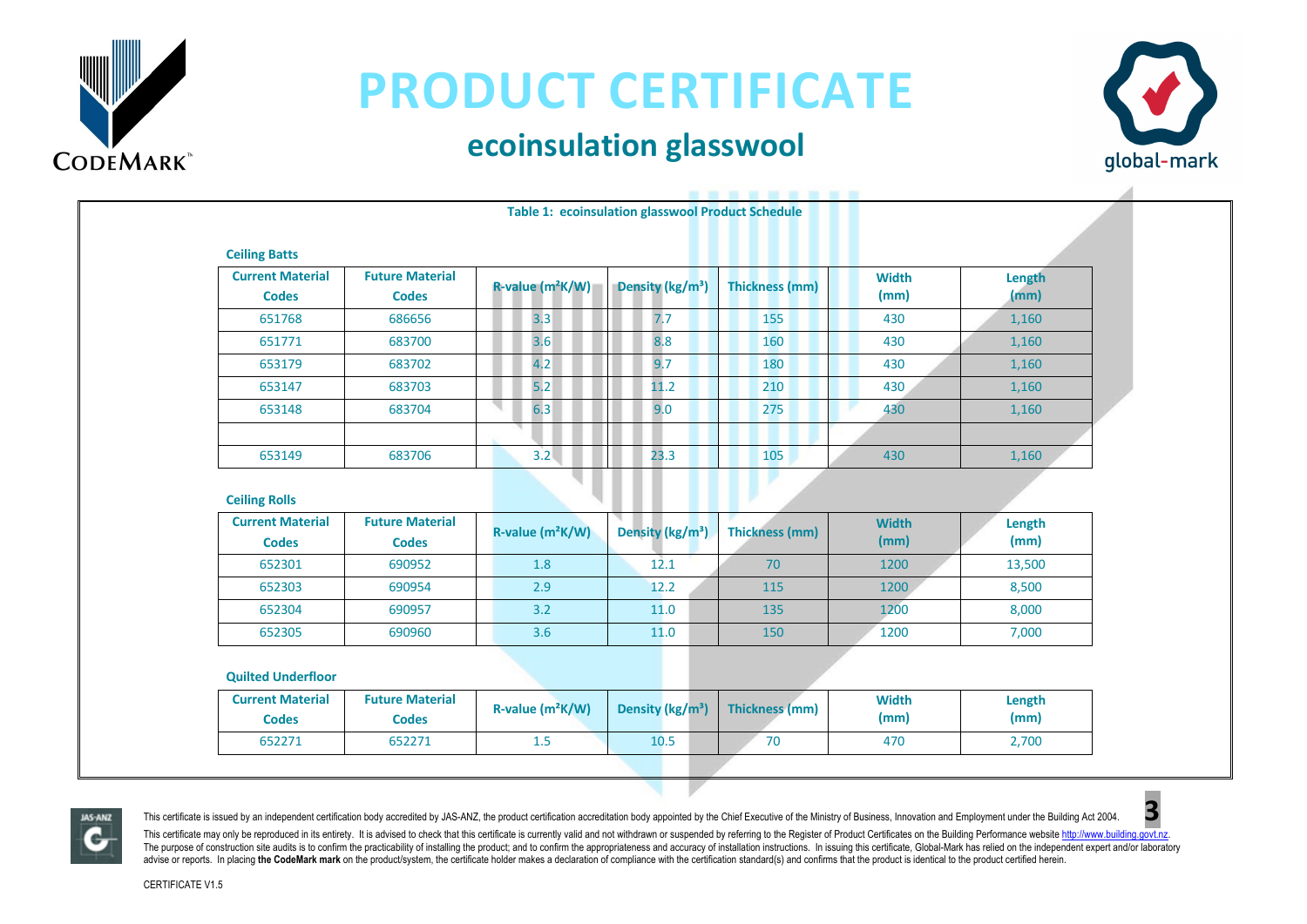

#### **ecoinsulation glasswool**



| <b>Current Material</b><br><b>Codes</b> | <b>Future Material</b><br><b>Codes</b> | R-value (m <sup>2</sup> K/W) | Density (kg/m <sup>3</sup> ) | <b>Thickness (mm)</b> | <b>Width</b><br>(mm) | Length<br>(mm) |
|-----------------------------------------|----------------------------------------|------------------------------|------------------------------|-----------------------|----------------------|----------------|
| 652298                                  | 683710                                 | 1.8                          | 10.5                         | 75                    | 500                  | 10,000         |
| 652300                                  | 691136                                 | 1.8                          | 10.5                         | 75                    | 600                  | 10,000         |
| <b>Wall Batts</b>                       |                                        |                              |                              |                       |                      |                |
| <b>Current Material</b><br><b>Codes</b> | <b>Future Material</b><br><b>Codes</b> | R-value (m <sup>2</sup> K/W) | Density (kg/m <sup>3</sup> ) | <b>Thickness (mm)</b> | <b>Width</b><br>(mm) | Length<br>(mm) |
|                                         | 658242                                 | ч<br>2.2                     | 10.8                         | 90                    | 430                  | 1,160          |
| 653150                                  | 683713                                 | 2.2                          | 10.8                         | 90                    | 580                  | 1,160          |
| 651742                                  | 651742                                 | 2.6                          | 20.1                         | 90                    | 430                  | 1,160          |
| 653177                                  | 653177                                 | 2.6                          | 20.1                         | 90                    | 580                  | 1,160          |
| 653178                                  | 653178                                 | 2.6                          | 20.1                         | 90                    | 600                  | 1,160          |
| 651766                                  | 651766                                 | 2.8                          | 29.1                         | 90                    | 430                  | 1,160          |
| 653367                                  | 653367                                 | 2.8                          | 29.1                         | 90                    | 580                  | 1,160          |
|                                         |                                        |                              |                              |                       |                      |                |
|                                         |                                        |                              |                              |                       |                      |                |
| 653244                                  | 653244                                 | 3.2                          | 9.3                          | 140                   | 580                  | 1,160          |
| 653184                                  | 653184                                 | 3.6                          | 13.4                         | 140                   | 570                  | 1,160          |

8 **HEALTH AND SAFETY INFORMATION** 

Standard industry safety practices and manufacturer safety requirement as detailed in the technical literature including the applicable SDS must be observed at all times. Refer to ecoinsulation Material Safety Data Sheet, Issue Date: February 2019 and NZS 4246:2016 Energy efficiency – Installing bulk thermal insulation in residential buildings.

9 SUPPORTING INFORMATION ABOUT DESCRIPTION



This certificate is issued by an independent certification body accredited by JAS-ANZ, the product certification accreditation body appointed by the Chief Executive of the Ministry of Business, Innovation and Employment un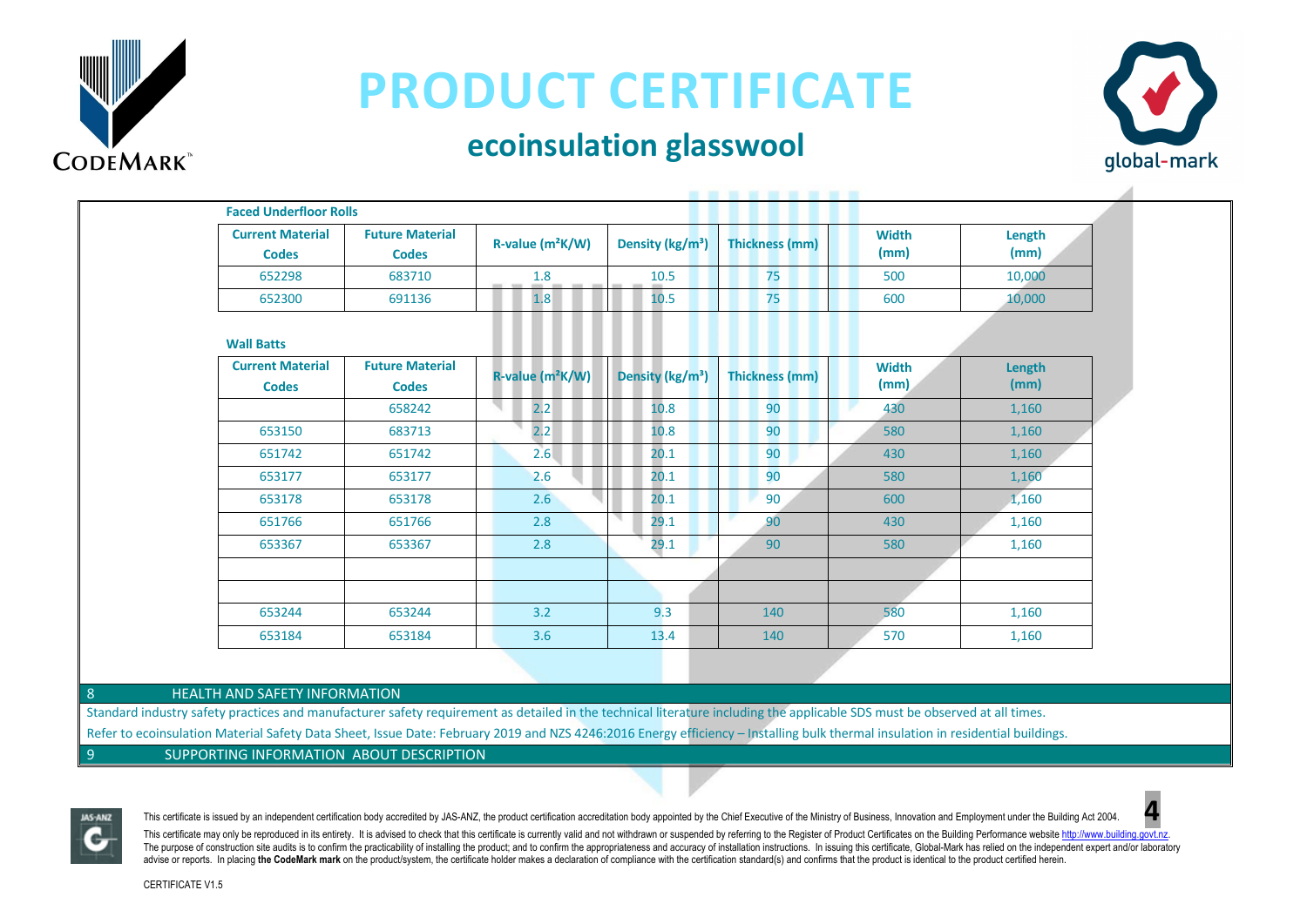

#### **ecoinsulation glasswool**



|                    | materials. The product types and special characteristics are listed below: | ecoinsulation glasswool is a mineral fibre type bulk insulation complying with AS/NZS 4859.1:2018, manufactured with recycled glass and ECOSE® Technology binder which is created from renewable |                            |
|--------------------|----------------------------------------------------------------------------|--------------------------------------------------------------------------------------------------------------------------------------------------------------------------------------------------|----------------------------|
|                    |                                                                            |                                                                                                                                                                                                  |                            |
| ۰                  | ecoinsulation Ceiling Batts                                                |                                                                                                                                                                                                  |                            |
|                    | ecoinsulation Ceiling Rolls                                                |                                                                                                                                                                                                  |                            |
|                    | ecoinsulation Quilted Underfloor Batts                                     |                                                                                                                                                                                                  |                            |
|                    | ecoinsulation Black Faced Underfloor Rolls                                 |                                                                                                                                                                                                  |                            |
|                    | ecoinsulation Wall Batts                                                   |                                                                                                                                                                                                  |                            |
|                    | Catalogue or model identification numbers: Refer to Table 1                |                                                                                                                                                                                                  |                            |
| 10                 |                                                                            | SUPPORTING INFORMATION ABOUT INTENDED USE                                                                                                                                                        |                            |
| Nil.               |                                                                            |                                                                                                                                                                                                  |                            |
| 11                 |                                                                            | SUPPORTING INFORMATION ABOUT CONDITIONS AND LIMITATIONS OF USE                                                                                                                                   |                            |
| Nil.               |                                                                            |                                                                                                                                                                                                  |                            |
| 12                 | <b>BASIS FOR CERTIFICATION</b>                                             |                                                                                                                                                                                                  |                            |
|                    |                                                                            | The certification decision is based on independent technical review(s) of test report(s), engineering opinion(s) and other documented evidence(s), factory audit(s) and site review(s)           |                            |
| <b>Code Clause</b> |                                                                            | <b>Compliance pathway</b>                                                                                                                                                                        | <b>Evidence</b>            |
|                    | Performance B2.3.1(a) and B2.3.2                                           | Testing in accordance with AS/NZS 4859.1:2018 and assessment by registered testing laboratory.                                                                                                   | Doc. Ref.: 8               |
|                    | Performance C3.7(a)                                                        | Testing in accordance with AS/NZS 1530.1 and assessments by registered testing laboratories and professional                                                                                     | Doc. Ref.: 1 to 7          |
|                    |                                                                            | engineers.                                                                                                                                                                                       |                            |
|                    | Performance E3.3.1                                                         | Compliance with NZS 4214:2006, NZS 4218:2009 and NZS 4246:2016 and assessment by registered testing laboratory                                                                                   | Doc. Ref.: 8 and 20        |
|                    | Performance F2.3.1                                                         | Evaluation for Material Safety Data Sheet and assessment by registered testing laboratory                                                                                                        | Doc. Ref.: 8 and 22        |
|                    | Performance G6.3.1                                                         | Assessment by professional engineer as to acceptability for use where glasswool specified in an Acceptable Solution.                                                                             | Doc. Ref.: 16 and 17       |
|                    | Performance H1.3.1(a) and H1.3.2E                                          | Testing of product thermal conductivity and determination of element R-values in accordance with AS/NZS                                                                                          | Doc. Ref.: 9 to 19, and 21 |
|                    |                                                                            | 4859.1:2018, specification in accordance with NZS 4214:2006 and NZS 4218:2009, installation in accordance with NZS                                                                               |                            |
|                    |                                                                            | 4246:2016, and assessment by registered testing laboratory.                                                                                                                                      |                            |
| 13                 |                                                                            | SUPPORTING DOCUMENTATION FOR CERTIFICATION                                                                                                                                                       |                            |
| <b>Ref</b>         | <b>Author</b>                                                              | <b>Title</b>                                                                                                                                                                                     | Date and/or revision       |
|                    | <b>Exova Warringtonfire, UK</b>                                            | Classification of reaction to fire performance in accordance with EN 13501:2007+A1:2009 - product reference "SK                                                                                  | Report No. WF 388511       |
|                    |                                                                            | Dritherm Cavity Slab 100mm"                                                                                                                                                                      | 7/09/2017                  |
| $\overline{2}$     | <b>Exova Warringtonfire, UK</b>                                            | Fire Test For Non-Combustibility Of Building Products - product reference "HD-32-8-ET", 80mm thickness, 32 kg/m3                                                                                 | Document Reference: 311313 |
|                    |                                                                            | density                                                                                                                                                                                          | 27/09/2011                 |
| 3                  | Exova Warringtonfire, UK                                                   | Determination Of The Heat Of Combustion For Building Products - product reference "HD-32-8-ET", 80mm thickness,                                                                                  | Document Reference: 311316 |
|                    |                                                                            | 32 kg/m3 density                                                                                                                                                                                 | 27/09/2011                 |



This certificate is issued by an independent certification body accredited by JAS-ANZ, the product certification accreditation body appointed by the Chief Executive of the Ministry of Business, Innovation and Employment un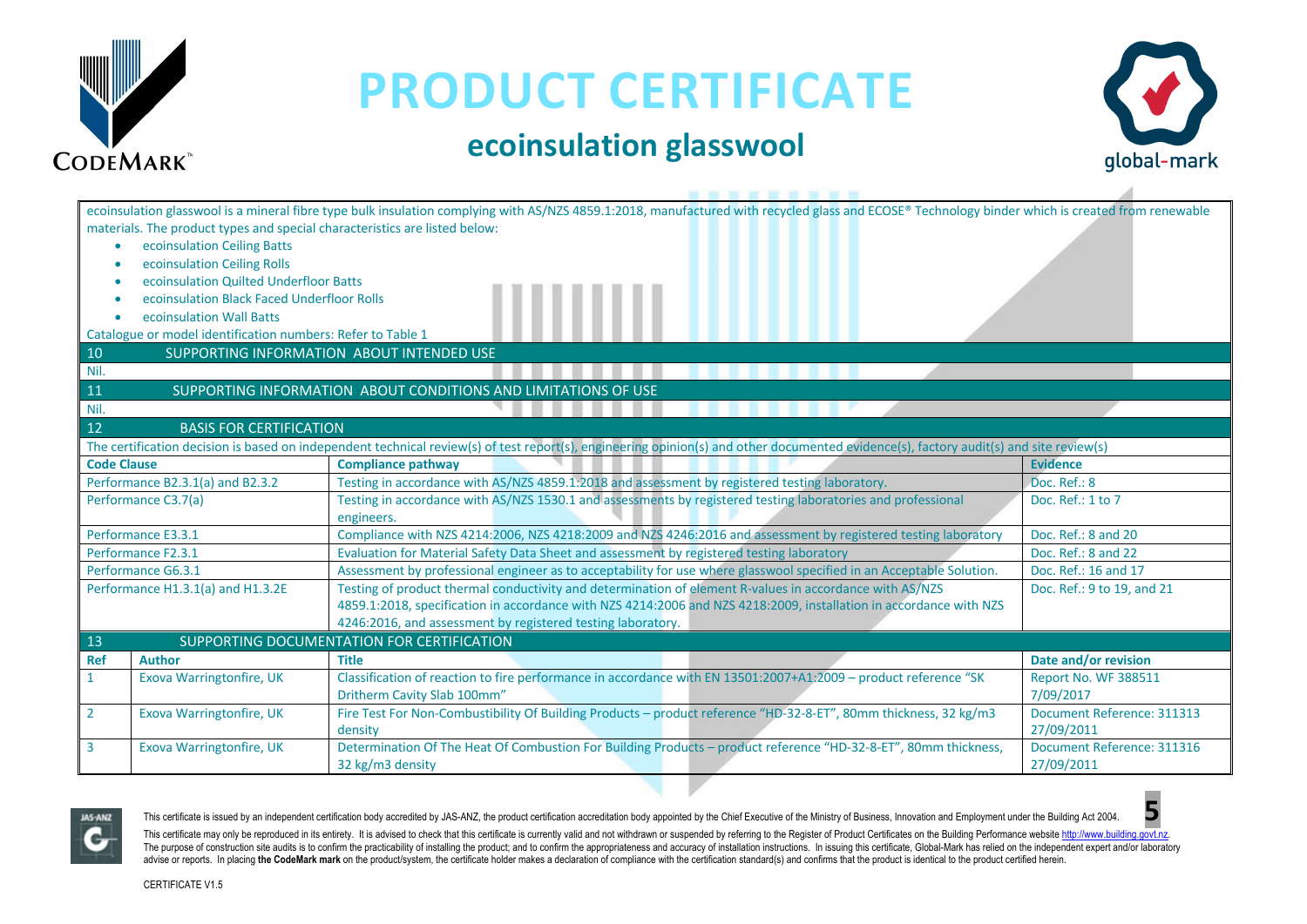

### **ecoinsulation glasswool**



|    | <b>CSIRO</b>                | Likely fire performance of Knauf Earthwool glass mineral wool insulation                                              | <b>Assessment Number: FCO-3073</b> |
|----|-----------------------------|-----------------------------------------------------------------------------------------------------------------------|------------------------------------|
|    |                             |                                                                                                                       | (Revision A)                       |
|    |                             |                                                                                                                       | 28/08/2014                         |
| 5  | <b>Exova Warringtonfire</b> | Test in accordance with AS 1530.1-1994 Methods for fire tests on building materials, components and structures - Part | <b>EWFA Test Report No.:</b>       |
|    |                             | 1: Combustibility test for materials. Test specimen - Knauf Earthwool - R2.7, 90 mm thick, 24 kg/m3 density. Result - | 56297900b.1                        |
|    |                             | NOT DEEMED COMBUSTIBLE.                                                                                               | 11/08/2018                         |
|    | <b>Exova Warringtonfire</b> | Test in accordance with AS 1530.1-1994 Methods for fire tests on building materials, components and structures - Part | <b>EWFA Test Report No.:</b>       |
| 6  |                             |                                                                                                                       |                                    |
|    |                             | 1: Combustibility test for materials. Test specimen - Knauf Earthwool - R3.5, 175 mm thick, 9.5 kg/m3 density. Result | 56297900a.1                        |
|    |                             | - NOT DEEMED COMBUSTIBLE.                                                                                             | 11/08/2018                         |
|    | <b>Ignis Solutions</b>      | Engineer's report - Evaluation of Knauf Insulation against AS 1530.1-1994                                             | Evaluation No. IGNS-7424           |
|    |                             |                                                                                                                       | Issue 02 Revision 01 [2019]        |
|    |                             |                                                                                                                       | 29/04/2020                         |
| 8  | <b>BRANZ</b>                | <b>New Zealand Building Code appraisal</b>                                                                            | Appraisal No. 1049 [2019]          |
|    |                             |                                                                                                                       | 16/04/2021                         |
| 9  | <b>BRANZ</b>                | Thermal Insulation Report - Earthwool New Zealand:                                                                    | <b>Project Number DI0448</b>       |
|    |                             | 90 mm, R2.4                                                                                                           | Test No. DU03A - 2/04/2014         |
| 10 | <b>BRANZ</b>                | Thermal Insulation Report - Earthwool New Zealand                                                                     | <b>Project Number DI0455</b>       |
|    |                             | 70 mm, R1.8                                                                                                           | Test No. DU01-1/05/2014            |
|    |                             | 115 mm, R2.9                                                                                                          | Test No. DU02-2/05/2014            |
|    |                             | 135 mm, R3.2                                                                                                          | Test No. DU03-8/05/2014            |
|    |                             | 150 mm, R3.6                                                                                                          | Test No. DU04 - 22/05/2014         |
| 11 | <b>BRANZ</b>                | Thermal Insulation Report - Earthwool New Zealand                                                                     | <b>Project Number DI0463</b>       |
|    |                             | 140 mm, R3.2                                                                                                          | Test No. DU07A - 10/06/2014        |
|    |                             | 140 mm, R3.6                                                                                                          | Test No. DU08A - 18/06/2014        |
| 12 | <b>BRANZ</b>                | Thermal Insulation Report - Earthwool New Zealand                                                                     | <b>Project Number DI0468</b>       |
|    |                             | 105 mm, R3.2                                                                                                          | Test No. DU01A - 6/06/2014         |
| 13 | <b>BRANZ</b>                | Thermal Insulation Report - Earthwool New Zealand                                                                     | <b>Project Number DI0522</b>       |
|    |                             | 140 mm, R4.1                                                                                                          | Test No. DU01A - 19/05/2015        |
| 14 | <b>BRANZ</b>                | Thermal Insulation Report - Earthwool New Zealand                                                                     | <b>Project Number DI0653</b>       |
|    |                             | 130 mm, R2.9                                                                                                          | Test No. DU01A-6/06/2017           |
| 15 | <b>Knauf Insulation</b>     | Engineer's report - Technical Report: Compliance of Cwmbran products to AS/NZS 4859.1(2018) 50:90 thermal             | Document No.:                      |
|    |                             | requirements                                                                                                          | NPD CP PR 0014                     |
|    |                             |                                                                                                                       | 30/04/2020                         |



This certificate is issued by an independent certification body accredited by JAS-ANZ, the product certification accreditation body appointed by the Chief Executive of the Ministry of Business, Innovation and Employment un